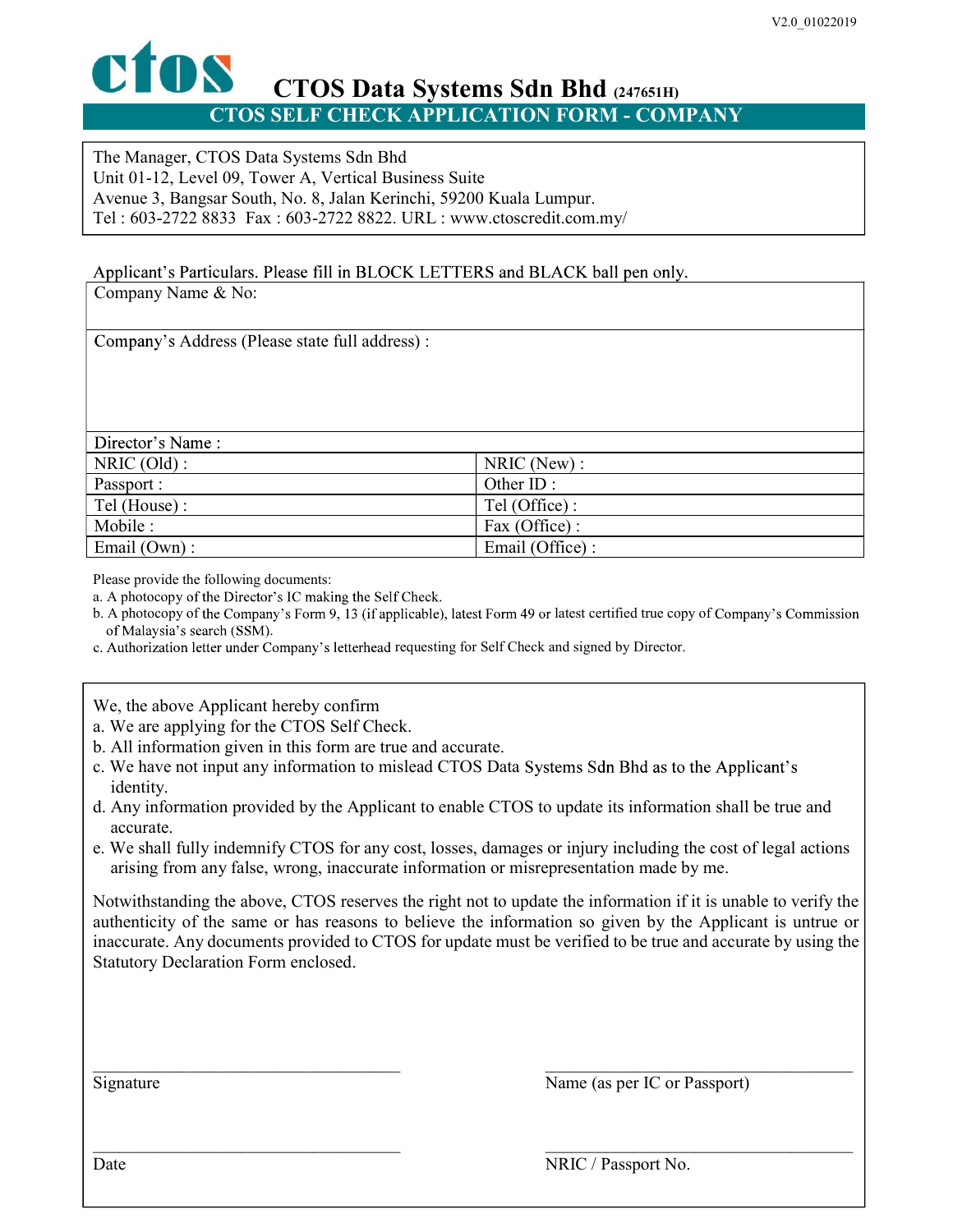## $(AM 80)$

## **STATUTORY DECLARATION**

Do solemnly and sincerely declare that :-

1) The photocopy of Mykad attached to the CTOS Self Check application form particularized with my Name and Mykad Number as stated above, is indeed mine.

2) I am requesting for a CTOS Self Check and the details disclosed in the CTOS Self Check Application Form are true and accurate.

And I make this solemn declaration conscientiously believing the same to be true, and by virtue of the provisions of the Statutory Declarations Act 1960. Subscribed and solemnly declared by the above named.

Before me

(Signature of Sessions Court Judge, Magistrate or Commissioner for Oaths)